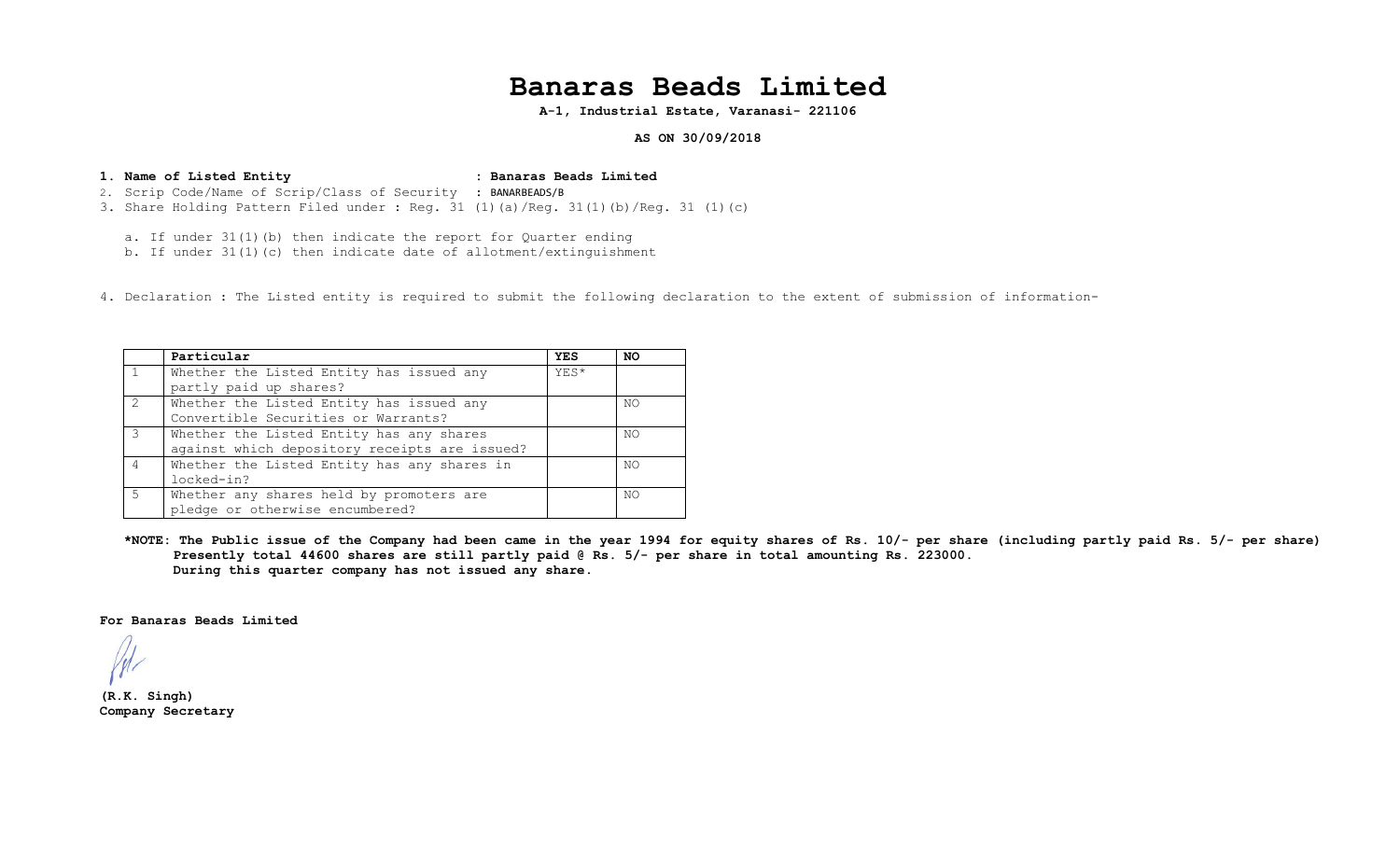# **Banaras Beads Limited**

## **A-1, Industrial Estate, Varanasi- 221106**

#### Table I- Summary Statement holding of speciefied securities

| Cate-<br>gory<br>(T) | Category of<br>shaeholder<br>(TI)         | Nos.of<br>share<br>(TII) | No. of<br>fully<br>holders paid up<br>equity<br>shares<br>held<br>(TV) | held     | paid up under<br>equity lying<br>shares Deposi<br>tory<br>Receipts<br>$(V)$ $(VI)$ | $(VII) =$<br>$+$ (VI) | as a %<br>of total<br>no. of<br>shares<br>(calcula<br>ted as<br>per SCRR<br>1957)<br>(VIII)<br>$(IV)+(V)$ As a $% of$<br>$(A+B+C2)$ | partly shares shares held holding each class of securities<br>(TX)<br>--------------------------------- |         |                                                          |                     | outst full<br>nts)<br>(X) | share holding in shares<br>under as a %<br>lying assuming<br>anding conversion<br>conve of conv<br>rtible ertible<br>securi securities<br>ties (as a % of<br>(inclu diluted<br>ding share<br>warra capital)<br>$(XI) = (VII)$<br>$+(X)$ As a $\frac{6}{3}$<br>of $(A+B+C2)$ | No. of No. Of Total nos. Share Number of Voting Rights Held in No of Shares Number of locked<br>(XII) |                              | Number of Shares<br>pledged or other<br>wise encumbered<br>(XIII) |                            | Number of<br>equity<br>shares<br>held<br>in demat-<br>erialized<br>form<br>(XIV) |
|----------------------|-------------------------------------------|--------------------------|------------------------------------------------------------------------|----------|------------------------------------------------------------------------------------|-----------------------|-------------------------------------------------------------------------------------------------------------------------------------|---------------------------------------------------------------------------------------------------------|---------|----------------------------------------------------------|---------------------|---------------------------|-----------------------------------------------------------------------------------------------------------------------------------------------------------------------------------------------------------------------------------------------------------------------------|-------------------------------------------------------------------------------------------------------|------------------------------|-------------------------------------------------------------------|----------------------------|----------------------------------------------------------------------------------|
|                      |                                           |                          |                                                                        |          |                                                                                    |                       |                                                                                                                                     | NO. OF VOTING RIGHTS                                                                                    |         |                                                          | TOTAL AS            |                           |                                                                                                                                                                                                                                                                             |                                                                                                       | $No. as a 8$<br>(a) of total |                                                                   | No. as a %<br>(a) of total |                                                                                  |
|                      |                                           |                          |                                                                        |          |                                                                                    |                       |                                                                                                                                     |                                                                                                         |         | -----------------------<br>CLASS X CLASS TOTAL % OF (A+B | $+C$ )              |                           |                                                                                                                                                                                                                                                                             |                                                                                                       | shares held<br>(b)           |                                                                   | shares held<br>(b)         |                                                                                  |
|                      | (A) Promoter & Promoter<br>Promoter Group | $\overline{7}$           | 3835592                                                                |          | 0 NIL                                                                              | 3835592 57.80         |                                                                                                                                     |                                                                                                         |         |                                                          |                     |                           | 3835592 NIL 3835592 57.80 NIL 57.80 0 0.00                                                                                                                                                                                                                                  |                                                                                                       |                              |                                                                   | $0 \t 0.00$                | 3835592                                                                          |
| (B) Public           |                                           | 6983                     | 2756030 44600 NIL                                                      |          |                                                                                    | 2800630 42.20         |                                                                                                                                     | 2800630 NIL                                                                                             |         | 2800630 42.20 NIL 42.20                                  |                     |                           |                                                                                                                                                                                                                                                                             | $\Omega$                                                                                              | 0.00                         |                                                                   | N.A. N.A.                  | 2295206                                                                          |
|                      | (C) Non Promoter Non Public 0             |                          | $\overline{a}$                                                         |          | $0$ NIL                                                                            |                       | $0 \t 0.00$                                                                                                                         |                                                                                                         | $0$ NIL |                                                          | $0$ 0.00 NIL 0.00   |                           |                                                                                                                                                                                                                                                                             |                                                                                                       | $0$ NIL                      |                                                                   | N.A. N.A.                  | $\Omega$                                                                         |
|                      | (C1) Shares Underlying DRs                | $\bigcap$                |                                                                        | $\Omega$ | $0$ NIL                                                                            |                       | $0 \t 0.00$                                                                                                                         |                                                                                                         | $0$ NIL |                                                          | $0 0.00$ NIL $0.00$ |                           |                                                                                                                                                                                                                                                                             |                                                                                                       | $\Omega$<br>NIL              |                                                                   | $0$ NIL                    | $\Omega$                                                                         |
|                      | (C2) Shares Held by<br>Employee Trusts    |                          | $\begin{matrix} 0 & 0 & 0 & \text{NIL} \end{matrix}$                   |          |                                                                                    |                       | $0 \t 0.00$                                                                                                                         |                                                                                                         | $0$ NIL |                                                          |                     |                           | $0 \t 0.00 \t \t \t \t \t \t \t 0.00$                                                                                                                                                                                                                                       |                                                                                                       | $0$ NIL                      | 0 NIL                                                             |                            |                                                                                  |
| TOTAL                |                                           | 6990                     | 6591622 44600 NIL                                                      |          |                                                                                    | 6636222 100.00        |                                                                                                                                     | 6636222 NIL                                                                                             |         | 6636222 100.00 NIL 100.00                                |                     |                           |                                                                                                                                                                                                                                                                             |                                                                                                       | $0 \t 0.00$                  |                                                                   | $0$ NIL                    | 6130798                                                                          |

#### **For Banaras Beads Limited**

 $/$ 

**(R.K. Singh) Company Secretary**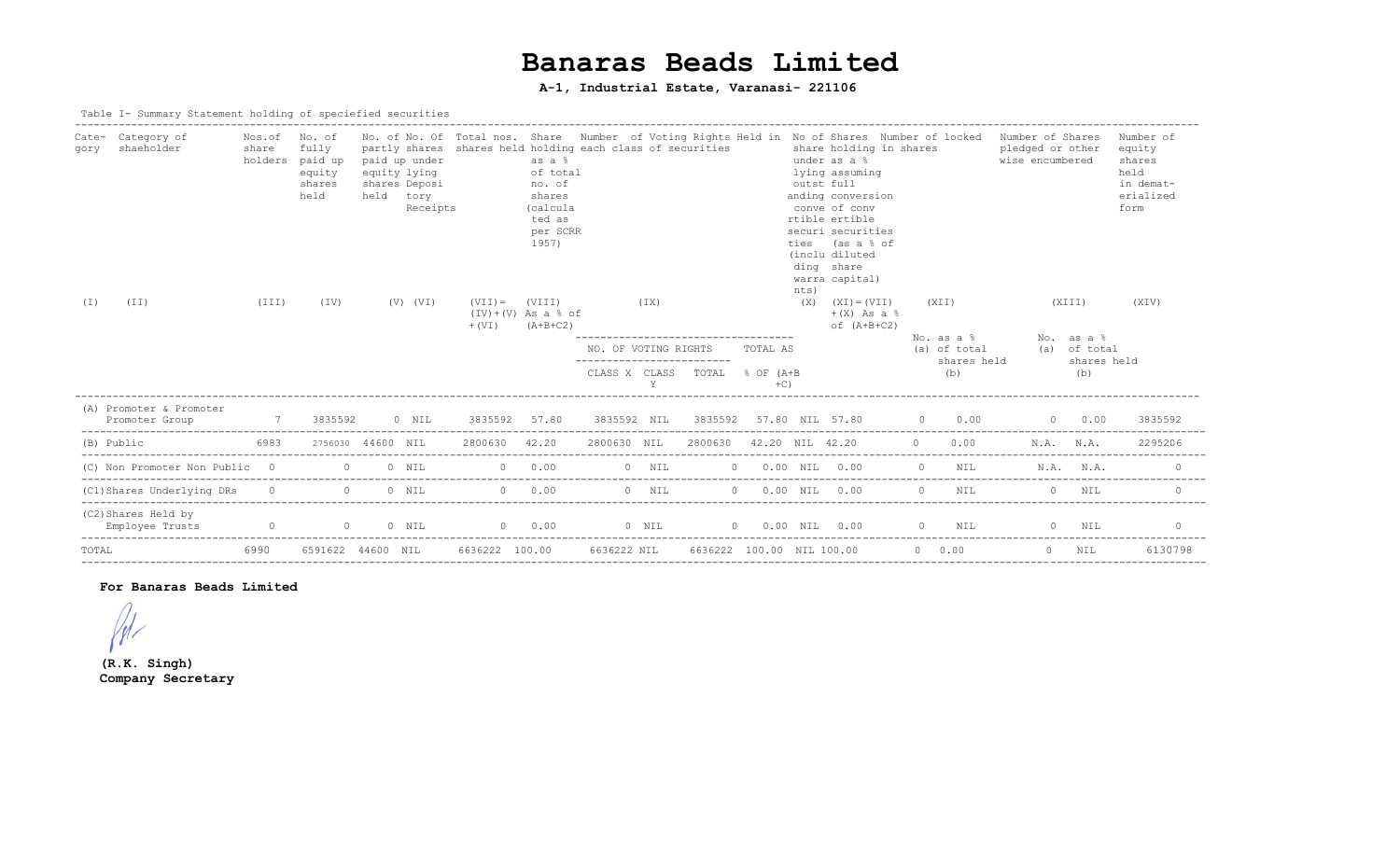|  |  |  |  | Table II Statement showing shareholding patern of the And Promoter Group |  |  |  |  |  |  |
|--|--|--|--|--------------------------------------------------------------------------|--|--|--|--|--|--|
|--|--|--|--|--------------------------------------------------------------------------|--|--|--|--|--|--|

| Cate- Category & Name of the            | PAN Nos.of               |                |                                   |                    |               | No. of No. of No. Of Total nos. Share Number of Voting Rights Held in No of Shares Number of locked Number of Shares |                             |                                             |                                                                                      |                                      |              |                                                                                                          |                |                                                         |                            |                            |
|-----------------------------------------|--------------------------|----------------|-----------------------------------|--------------------|---------------|----------------------------------------------------------------------------------------------------------------------|-----------------------------|---------------------------------------------|--------------------------------------------------------------------------------------|--------------------------------------|--------------|----------------------------------------------------------------------------------------------------------|----------------|---------------------------------------------------------|----------------------------|----------------------------|
| Number of<br>gory shaeholders<br>equity |                          | share          | fully                             |                    |               | partly shares shares held holding each class of securities                                                           |                             |                                             |                                                                                      |                                      |              | share holding in shares                                                                                  |                |                                                         | pledged or other           |                            |
|                                         |                          | holders        | paid up paid under                |                    |               |                                                                                                                      | as a %                      |                                             |                                                                                      |                                      |              | under as a %                                                                                             |                |                                                         | wise encumbered            |                            |
| shares                                  |                          |                | equity                            |                    | equity lying  |                                                                                                                      | of total                    |                                             |                                                                                      |                                      |              | lying assuming                                                                                           |                |                                                         |                            |                            |
| held                                    |                          |                | shares                            |                    | shares Deposi |                                                                                                                      | no. of                      |                                             |                                                                                      |                                      |              | outst full                                                                                               |                |                                                         |                            |                            |
| in demat-                               |                          |                | held                              |                    | held tory     |                                                                                                                      | shares                      |                                             |                                                                                      |                                      |              | anding conversion                                                                                        |                |                                                         |                            |                            |
| erialized                               |                          |                |                                   |                    |               |                                                                                                                      |                             |                                             |                                                                                      |                                      |              |                                                                                                          |                |                                                         |                            |                            |
| form                                    |                          |                |                                   |                    | Receipts      |                                                                                                                      | (calcula                    |                                             |                                                                                      |                                      |              | conve of conv                                                                                            |                |                                                         |                            |                            |
|                                         |                          |                |                                   |                    |               |                                                                                                                      | ted as<br>per SCRR<br>1957) |                                             |                                                                                      |                                      | nts)         | rtible ertible<br>securi securities<br>ties (as a % of<br>(inclu diluted<br>ding share<br>warra capital) |                |                                                         |                            |                            |
| $(\bot)$<br>(XIV)                       | (TI)                     | (TII)          | (TV)                              | (V)                | (VI)          | $(VII) =$                                                                                                            | (VIII)                      | (TX)                                        |                                                                                      |                                      |              | $(X)$ $(XI) = (VII)$                                                                                     |                | (XII)                                                   | (XIII)                     |                            |
|                                         |                          |                |                                   |                    |               | $(IV)+(V)$ As a $% of$<br>$+$ (VI)                                                                                   | $(A+B+C2)$                  |                                             |                                                                                      |                                      |              | $+(X)$ As a $%$<br>of $(A+B+C2)$                                                                         |                |                                                         |                            |                            |
|                                         |                          |                |                                   |                    |               |                                                                                                                      |                             |                                             | ______________________________________<br>NO. OF VOTING RIGHTS                       |                                      | TOTAL AS     |                                                                                                          |                | No. as a %<br>(a) of total                              |                            | No. as a %<br>(a) of total |
|                                         |                          |                |                                   |                    |               |                                                                                                                      |                             | CLASS<br>$X = 1$                            | --------------------------<br>CLASS TOTAL % OF (A+B<br>$\mathbf{Y}$ and $\mathbf{Y}$ |                                      | $+C$ )       |                                                                                                          |                | shares held<br>(b)                                      |                            | shares<br>(b)              |
| (1) Indian                              |                          |                |                                   |                    |               |                                                                                                                      |                             |                                             |                                                                                      |                                      |              |                                                                                                          |                |                                                         |                            |                            |
| (a) Individuals (HUF)                   | $7 \t3835592$ 0          |                |                                   |                    | NIL           |                                                                                                                      |                             | 3835592 57.80 3835592 NIL 3835592 57.80 NIL |                                                                                      |                                      |              |                                                                                                          |                | 57.80 0 0.00                                            |                            | 0 0.00 3835592             |
| ASHOK KUMAR GUPTA HUF                   | AAAHA1057M               |                | 544920                            | $\circ$            | NIL           | 544920 8.21                                                                                                          |                             | 544920 NIL                                  |                                                                                      | 544920 0.00 NIL                      |              | 0.00<br>0.00                                                                                             | $\overline{0}$ | 0.00                                                    | 0 0.00                     | 544920                     |
| SHIVANI GUPTA<br>ASHOK KUMAR GUPTA      | CJYPS7929H<br>AACPG7281R |                | 350110<br>863402                  | $\circ$<br>$\circ$ | NIL<br>NIL    | 350110 5.28<br>863402 13.01                                                                                          |                             | 350110 NIL<br>863402 NIL                    |                                                                                      | 350110  0.00 NIL<br>863402  0.00 NIL |              |                                                                                                          |                | 0 0.00                                                  | $0 \t 0.00$<br>$0 \t 0.00$ | 350110<br>863402           |
| REKHA GUPTA                             | AACPG7282N               |                | 739830                            | $\circ$            | NIL           | 739830 11.15                                                                                                         |                             | 739830 NIL                                  |                                                                                      | 739830  0.00  NIL                    |              | $0.00$ $0.00$ $0.00$<br>0.00 0 0.00<br>0.00                                                              |                |                                                         | $0 \t 0.00$                | 739830                     |
| SIDDHARTH GUPTA                         | AGEPG1158R               |                | 701000                            | $\circ$            | NIL           | 701000 10.56                                                                                                         |                             | 701000 NIL                                  | 701000                                                                               | $0.00$ NIL                           |              | 0.00                                                                                                     |                | $\begin{matrix}0&0.00\\0&0.00\end{matrix}$              | $0 \t 0.00$                | 701000                     |
| DEEPALI GUPTA                           | AGMPG0493M               |                | 163790                            | $\circ$            | NIL           | 163790 2.47                                                                                                          |                             | 163790 NIL                                  |                                                                                      | 163790  0.00  NIL                    |              | 0.00                                                                                                     |                |                                                         | 0 0.00                     | 163790                     |
| PRASHANT GUPTA                          | AREPG8935H               |                | 472540                            | $\circ$            | NIL           | 472540 7.12                                                                                                          |                             | 472540 NIL                                  |                                                                                      | 472540 0.00 NIL                      |              | 0.00                                                                                                     |                | $\begin{array}{ccc} & & 0 & & 0.00 \end{array}$         | 0 0.00                     | 472540                     |
|                                         |                          |                |                                   |                    |               |                                                                                                                      |                             |                                             |                                                                                      |                                      |              |                                                                                                          |                |                                                         |                            |                            |
|                                         |                          |                |                                   |                    |               |                                                                                                                      |                             |                                             |                                                                                      |                                      | $0 0.00$ NIL |                                                                                                          |                |                                                         |                            | $\overline{C}$             |
| (d) Any Other (Specify)                 |                          |                | $\begin{matrix}0&0&0\end{matrix}$ |                    |               | NIL                                                                                                                  |                             |                                             |                                                                                      |                                      |              |                                                                                                          |                | 0 0.00 0 NIL 0 0.00 NIL 0.00 0 NIL                      |                            | $\overline{C}$             |
| $Sub-Total(A) (1)$                      |                          |                | 7 3835592 0 NIL                   |                    |               |                                                                                                                      |                             |                                             |                                                                                      |                                      |              |                                                                                                          |                | 3835592 57.80 3835592 NIL 3835592 57.80 NIL 57.80 0 NIL | $0$ NIL                    | 3835592                    |
| (2) Foreign                             |                          |                |                                   |                    |               |                                                                                                                      |                             |                                             |                                                                                      |                                      |              |                                                                                                          |                |                                                         |                            |                            |
| (a) Individuals nri/                    |                          |                |                                   |                    |               |                                                                                                                      |                             |                                             |                                                                                      |                                      |              |                                                                                                          |                |                                                         |                            |                            |
| (b) Government                          |                          | $\overline{0}$ | $\Omega$                          | $\overline{0}$     | NIL           |                                                                                                                      | $0 \t 0.00$                 |                                             |                                                                                      |                                      |              | 0 NIL 0 0.00 NIL 0.00                                                                                    |                | $0$ NIL                                                 | 0 NIL                      | $\alpha$                   |
| (c) Institutions                        |                          | $\Omega$       | $\circ$                           | $\circ$            | NIL           |                                                                                                                      | $0 \t 0.00$                 | 0 NIL                                       |                                                                                      | $0 0.00$ NIL                         |              | 0.00                                                                                                     |                | $0$ NIL                                                 | 0 NIL                      | $\cap$                     |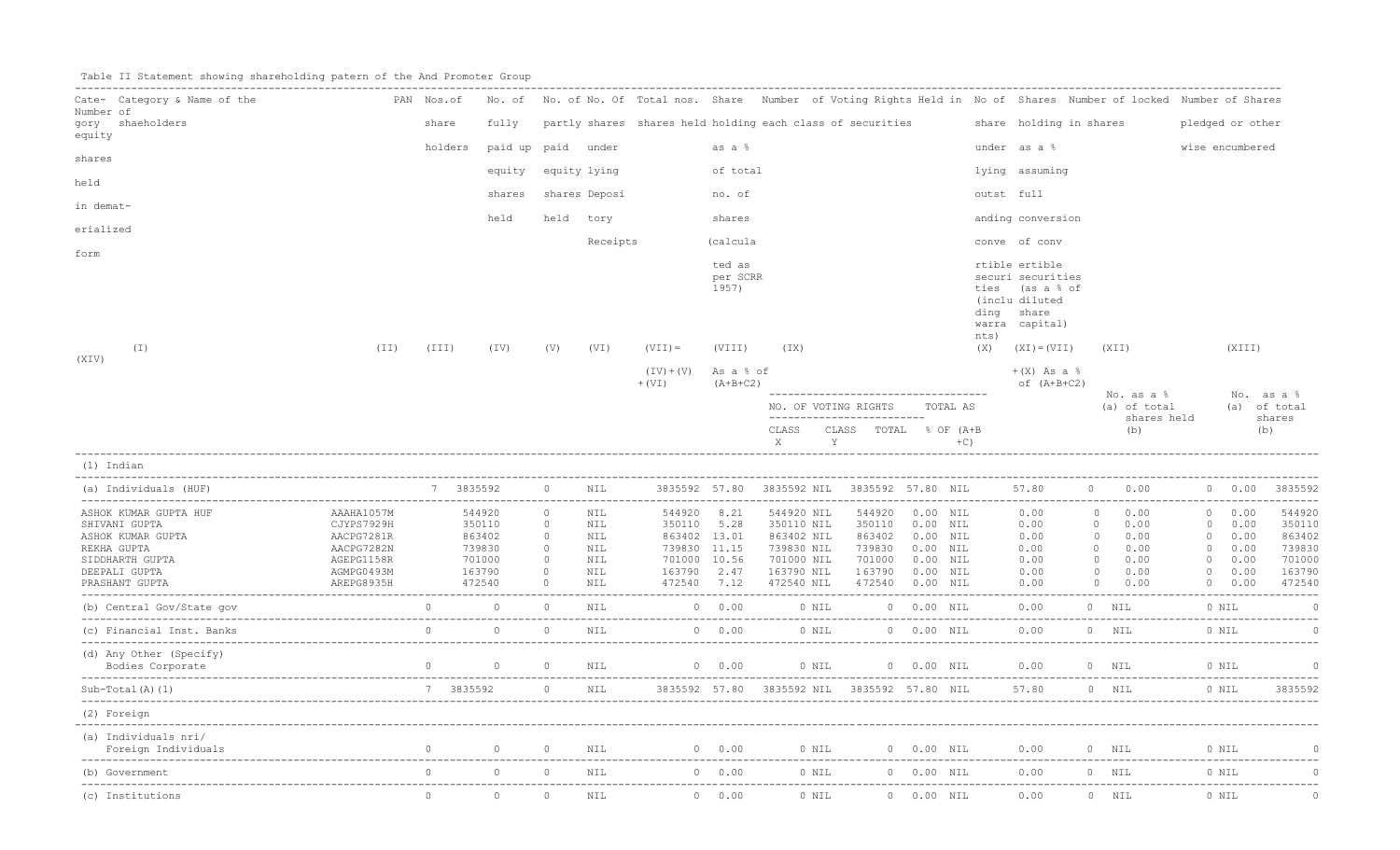| (d) Foreign Portfolio<br>Investor                            |         | NIL | $\Omega$      | 0.00 | 0 NIL       |                   | $0 0.00$ NIL | 0.00  | $\Omega$ | NIL   | 0 NIL |         |
|--------------------------------------------------------------|---------|-----|---------------|------|-------------|-------------------|--------------|-------|----------|-------|-------|---------|
| (e) Any Other (specify)<br>Bodies Corporate                  |         | NIL | $\cap$        | 0.00 | 0 NIL       |                   | $0 0.00$ NIL | 0.00  |          | 0 NIL | 0 NIL |         |
| Sub-Total (A) (2)                                            |         | NIL | $\cap$        | 0.00 | 0 NIL       |                   | $0 0.00$ NIL | 0.00  | $\Omega$ | NIL   | 0 NIL |         |
| Total PROMOTER AND<br>PROMOTER GROUP $(A) = (A) (1) (A) (2)$ | 3835592 | NIL | 3835592 57.80 |      | 3835592 NIL | 3835592 57.80 NIL |              | 57.80 |          | NIL   | 0 NIL | 3835592 |

### For Banaras Beads Limited

 $\mathcal{U}$ 

 $(R.K.$  Singh) Company Secretary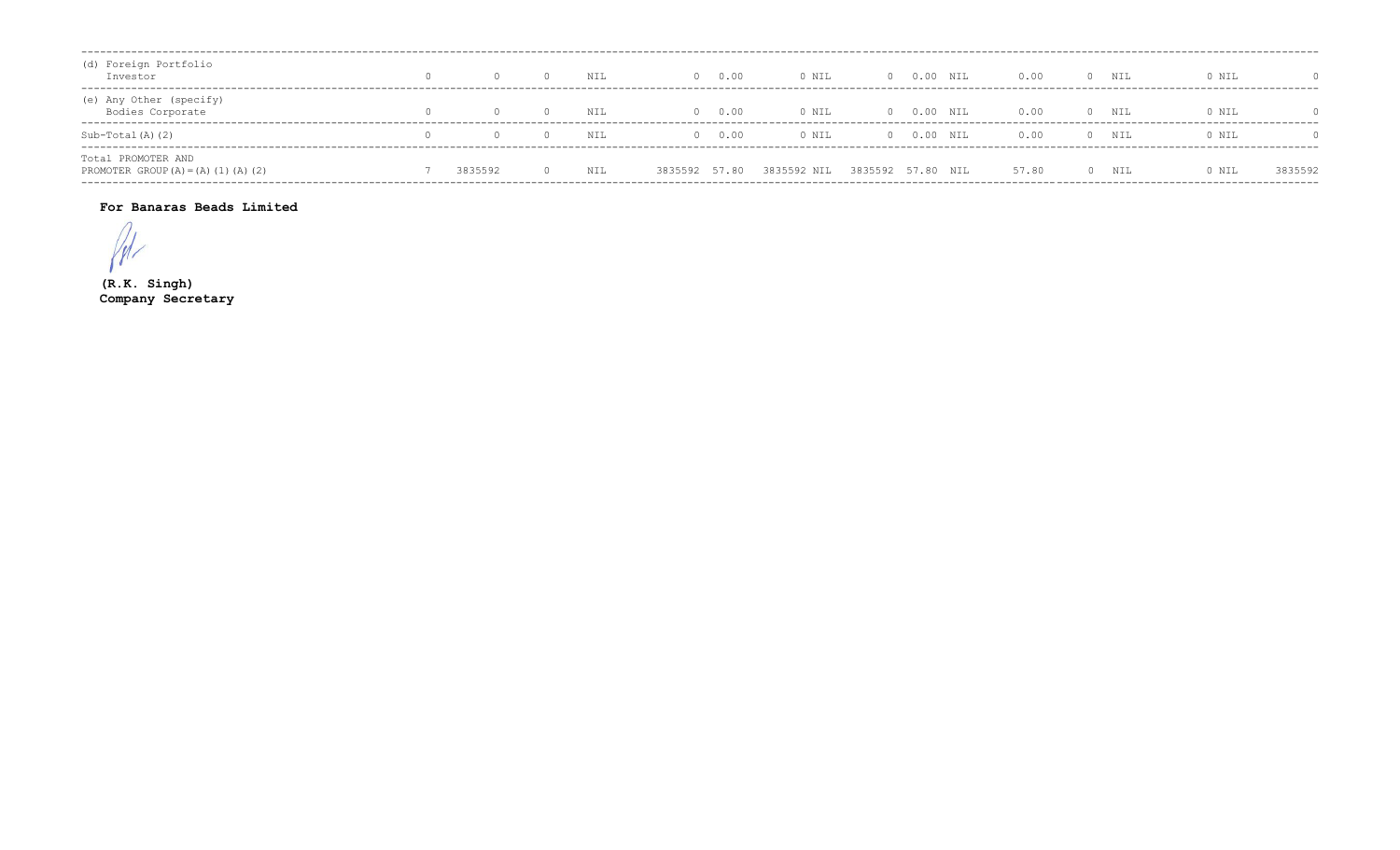Table III Statement showing shareholding patern of the Public Shareholder

| Cate- Category & Name of the             |      | PAN Nos.of     |                    |                |               |                          |                             | No. of No. of No. Of Total nos. Share Number of Voting Rights Held in No of Shares Number of locked Number of Shares |                       |               |             |                                                                                                     |                                   |             |                  |                                             |
|------------------------------------------|------|----------------|--------------------|----------------|---------------|--------------------------|-----------------------------|----------------------------------------------------------------------------------------------------------------------|-----------------------|---------------|-------------|-----------------------------------------------------------------------------------------------------|-----------------------------------|-------------|------------------|---------------------------------------------|
| Number of                                |      |                |                    |                |               |                          |                             |                                                                                                                      |                       |               |             |                                                                                                     |                                   |             |                  |                                             |
| gory shaeholders<br>equity               |      | share          | fully              |                |               |                          |                             | partly shares shares held holding each class of securities                                                           |                       |               |             | share holding in shares                                                                             |                                   |             | pledged or other |                                             |
| shares                                   |      | holders        | paid up paid under |                |               |                          | as a %                      |                                                                                                                      |                       |               |             | under as a %                                                                                        |                                   |             | wise encumbered  |                                             |
| held                                     |      |                | equity             |                | equity lying  |                          | of total                    |                                                                                                                      |                       |               |             | lying assuming                                                                                      |                                   |             |                  |                                             |
|                                          |      |                | shares             |                | shares Deposi |                          | no. of                      |                                                                                                                      |                       |               |             | outst full                                                                                          |                                   |             |                  |                                             |
| in demat-                                |      |                | held               |                | held tory     |                          | shares                      |                                                                                                                      |                       |               |             | anding conversion                                                                                   |                                   |             |                  |                                             |
| erialized                                |      |                |                    |                | Receipts      |                          | (calcula                    |                                                                                                                      |                       |               |             | conve of conv                                                                                       |                                   |             |                  |                                             |
| form                                     |      |                |                    |                |               |                          | ted as<br>per SCRR<br>1957) |                                                                                                                      |                       |               | ties        | rtible ertible<br>securi securities<br>(as a % of<br>(inclu diluted<br>ding share<br>warra capital) |                                   |             |                  |                                             |
| ( I )                                    | (TI) | (III)          | (TV)               | (V)            | (VI)          | $(VII) =$                | (VIII)                      | (TX)                                                                                                                 |                       |               | nts)<br>(X) | $(XI) = (VII)$                                                                                      | (XII)                             |             | (XIII)           |                                             |
| (XIV)                                    |      |                |                    |                |               | $(IV) + (V)$<br>$+$ (VI) | As a % of<br>$(A+B+C2)$     |                                                                                                                      |                       |               |             | $+(X)$ As a $%$<br>of $(A+B+C2)$                                                                    |                                   |             |                  |                                             |
|                                          |      |                |                    |                |               |                          |                             | ------------------------------------<br>NO. OF VOTING RIGHTS<br>--------------------------<br>CLASS                  | CLASS TOTAL % OF (A+B |               | TOTAL AS    |                                                                                                     | No. as a %<br>(a) of total<br>(b) | shares held |                  | No. as a %<br>(a) of total<br>shares<br>(b) |
|                                          |      |                |                    |                |               |                          |                             | X<br>Y                                                                                                               |                       |               | $+C$ )      |                                                                                                     |                                   |             |                  |                                             |
| (1) Institutions                         |      |                |                    |                |               |                          |                             |                                                                                                                      |                       |               |             |                                                                                                     |                                   |             |                  |                                             |
| (a) Mutual Funds                         |      |                | 20                 | $\Omega$       | NIL           |                          | 20 0.00                     | 20 NIL                                                                                                               |                       | 20  0.00  NIL |             | 0.00                                                                                                | $0$ 0.00 N.A.                     |             | N.A.             | 20                                          |
| (b) Venture Capital Funds                |      | $\Omega$       | $\circ$            | $\circ$        | NIL           |                          | $0 \t 0.00$                 | 0 NIL                                                                                                                |                       | 0 0.00 NIL    |             | 0.00                                                                                                | $0$ NIL                           |             | 0 NIL            | $\Omega$                                    |
| (c) Alternate Investment<br>Funds        |      | $\Omega$       | $\overline{0}$     | $\overline{0}$ | NIL           |                          | 0 0.00                      | $0$ NIL                                                                                                              |                       | 0 0.00 NIL    |             | 0.00                                                                                                | $0$ NIL                           |             | 0 NIL            | $\Omega$                                    |
| (d) Foreign Venture<br>Capital Investors |      | $\Omega$       | $\circ$            | $\circ$        | NIL           |                          | $0 \t 0.00$                 | 0 NIL                                                                                                                | $00.00$ NIL           |               |             | 0.00                                                                                                | 0 NIL                             |             | 0 NIL            | $\circ$                                     |
| (e) Foreign Portfolio<br>Investors       |      | $\overline{0}$ | $\circ$            | $\overline{0}$ | NIL           |                          | $0 \t 0.00$                 | 0 NIL                                                                                                                |                       | 0 0.00 NIL    |             | 0.00                                                                                                | $0$ NIL                           |             | 0 NIL            | $\Omega$                                    |
| (f) Financial Institutions/<br>Banks     |      | $\Omega$       | $\circ$            | $\overline{0}$ | NIL           |                          | 0 0.00                      | 0 NIL                                                                                                                |                       | 0 0.00 NIL    |             | 0.00                                                                                                | $\sim$ 0                          | $0.00$ N.A. | N.A.             | $\Omega$                                    |
| (q) Insurance Companies                  |      | $\Omega$       | $\Omega$           | $\Omega$       | NIL           |                          | $0 \t 0.00$                 | 0 NIL                                                                                                                |                       | 0 0.00 NIL    |             | 0.00                                                                                                | $0$ NIL                           |             | 0 NIL            |                                             |
| (h) Provident Funds/)<br>Pension Funds   |      |                | $\circ$            | $\Omega$       | NIL           |                          | $0 \t 0.00$                 | 0 NIL                                                                                                                |                       | 0 0.00 NIL    |             | 0.00                                                                                                | 0 NIL                             |             | 0 NIL            |                                             |
| (i) Any Other (specify)<br>FDI           |      | $\circ$        | $\circ$            | $\circ$        | NIL           |                          | 0 0.00                      | 0 NIL                                                                                                                |                       | 0 0.00 NIL    |             | 0.00                                                                                                | 0 NIL                             |             | 0 NIL            |                                             |
| $Sub-Total(B) (1)$                       |      |                | 20                 | $\Omega$       | NIL           |                          | 20 0.00                     | 20 NIL                                                                                                               |                       | 20  0.00  NIL |             | 0.00                                                                                                | $0$ NIL                           |             | 0 NIL            | -----------------<br>20                     |
| (2) Central Government/                  |      |                |                    |                |               |                          |                             |                                                                                                                      |                       |               |             |                                                                                                     |                                   |             |                  |                                             |
|                                          |      |                |                    |                |               |                          |                             |                                                                                                                      |                       |               |             |                                                                                                     |                                   |             |                  |                                             |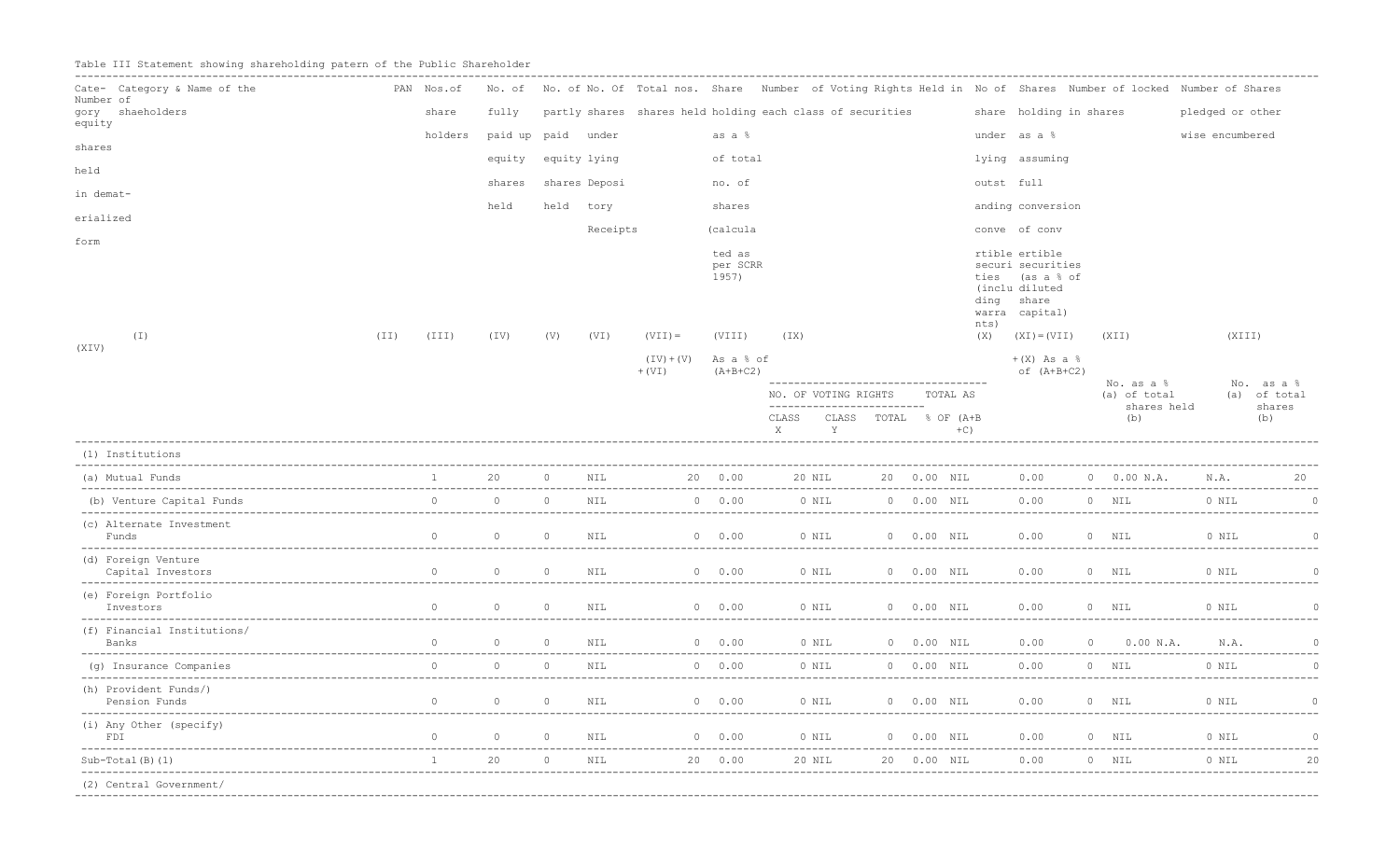| () State Government(s)/<br>President of India                                                                 |            | $\Omega$       | $\Omega$      | $\bigcap$ | NIL        | $\Omega$                                               | 0.00 | 0 NIL<br>--------------------------------   |        | 0 0.00 NIL        | 0.00                                       |                | $0$ NIL       | 0 NIL       | $\cap$               |
|---------------------------------------------------------------------------------------------------------------|------------|----------------|---------------|-----------|------------|--------------------------------------------------------|------|---------------------------------------------|--------|-------------------|--------------------------------------------|----------------|---------------|-------------|----------------------|
| $Sub-Total(B) (2)$                                                                                            |            | $\cap$         | $\Omega$      | $\Omega$  | NIL        | 0 0.00                                                 |      | 0 NIL                                       |        | 0 0.00 NIL        | 0.00                                       |                | $0$ NIL       | 0 NIL       | $\Omega$             |
| (3) Non-Institutions                                                                                          |            |                |               |           |            |                                                        |      |                                             |        |                   |                                            |                |               |             |                      |
| (a) Individuals-<br>i. Individual shareholders<br>holding nominal share<br>capital up to Rs. 2 lac            |            |                | 6841 1307964  | 44600     | NIL        | 1352564 20.38                                          |      | 1352564 NIL                                 |        | 1352564 20.38 NIL | 20.38                                      | $\circ$        | 0.00 N.A.     | N.A.        | 869680               |
| (a) Individuals-<br>ii.Individual shareholders<br>holding nominal share<br>capital in excess of<br>Rs. 2 lac. |            | $\overline{4}$ | 173982        | $\circ$   | NIL        | 173982<br>2.62                                         |      | 173982 NIL                                  | 173982 | 2.62 NIL          | 2.62                                       | $\circ$        | 0.00 N.A.     | N.A.        | 173982               |
| MITA DIPAK SHAH                                                                                               | AFBPS1012A |                | 75000         | $\circ$   | NIL        | 75000<br>1.13                                          |      | 75000 NIL                                   | 75000  | 1.13 NIL          | 1.13                                       | $\Omega$       | 0.00 N.A.     | N.A.        | 75000                |
| (b) NBFCs registered with RBI                                                                                 |            |                | 225           | $\Omega$  | NIL        | 225 0.00                                               |      | 225 NIL                                     |        | 225  0.00  NIL    | 0.00                                       | $\Omega$       | 0.0 N.A.      | N.A.        | 225                  |
| (c) Employee Trust                                                                                            |            | $\cap$         | $\Omega$      | $\Omega$  | <b>NIL</b> | $0 \t 0.00$                                            |      | 0 NIL                                       |        | 0 0.00 NIL        | 0.00                                       | $\Omega$       | <b>NIL</b>    | 0 NIL       |                      |
| (d) Overseas Depositories<br>(holding DRs)<br>(balancing figure)                                              |            | $\circ$        | $\circ$       | $\circ$   | NIL        | $\circ$                                                | 0.00 | 0 NIL                                       |        | 0 0.00 NIL        | 0.00                                       |                | $0$ NIL       | 0 NIL       | $\Omega$             |
| (e) Any Other (specify)<br>Bodies Corporate                                                                   |            |                | 68 145652     | $\circ$   | <b>NIL</b> | 145652<br>2.19                                         |      | 145652 NIL                                  |        | 145652 2.19 NIL   | 2.19                                       | $\Omega$       | 0.00 N.A.     | N.A.        | 128582               |
| PRASHANT GLASS WORKS PRIVATE LIMITED                                                                          | AAACP5809R |                | 77347         | $\Omega$  | <b>NIL</b> | 77347<br>1.17                                          |      | 77347 NIL                                   |        | 77347 1.17 NIL    | 1.17                                       |                | $0 \t 0.00$   | $0 \t 0.00$ | 77347                |
| (f) Any Other (specify)<br>OCB                                                                                |            | $\Omega$       | $\circ$       | $\circ$   | NIL        | 0 0.00                                                 |      | 0 NIL                                       |        | 0 0.00 NIL        | 0.00                                       | $\Omega$       | 0.00 N.A.     | N.A.        | $\circ$              |
| (g) Any Other (specify)<br>Non-resident Indian. non- repeat                                                   |            | 6              | 1150          | $\circ$   | NIL        | 1150 0.02                                              |      | 1150 NIL                                    |        | 1150  0.02  NIL   | 0.02                                       | $\Omega$       | 0.00 N.A.     | N.A.        | 1150                 |
| (h) Any Other (specify)<br>Non-resident indian repeat                                                         |            | 14             | 4588          | $\circ$   | NIL        | 4588 0.07                                              |      | 4588 NIL                                    | 4588   | $0.07$ NIL        | 0.07                                       | $\circ$        | 0.00 N.A.     | N.A.        | 4588                 |
| (i) Any Other (specify)<br>Clearing Member                                                                    |            | 29             | 40450         | $\circ$   | NIL        | 40450 0.61                                             |      | 40450 NIL                                   |        | 40450  0.61  NIL  | 0.61                                       | $\Omega$       | 0.00 N.A.     | N.A.        | 40450                |
| (j) Any Other (specify)<br>Trust                                                                              |            |                | 1 1072010     | $\circ$   | NIL        | 1072010 16.15<br>. _ _ _ _ _ _ _ _ _ _ _ _ _ _ _ _ _ _ |      | 1072010 NIL 1072010 16.15 NIL               |        |                   | 16.15<br>--------------------------------- | $\Omega$       | 0.00 N.A.     | N.A.        | 1072010              |
| RAM GULAM KANHAIYA LAL CHARITABLE TRUST AAATR6382A                                                            |            |                | 1072010       | $\circ$   | NIL        |                                                        |      | 1072010 16.15 1072010 NIL 1072010 0.00 NIL  |        |                   | 0.00                                       | $\Omega$       | 0.00          | $0 \t 0.00$ | 1072010              |
| (k) Any Other (specify)<br>EMPLOYEE                                                                           |            | 11             | 3280          | $\circ$   | NIL        | 3280 0.05                                              |      | 3280 NIL                                    |        | 3280 0.05 NIL     | 0.05                                       | $\overline{0}$ | 0.00 N.A.     | N.A.        | 2340                 |
| (m) Any Other (specify)<br>DIRECTOR'S & THEIR RELATIVES                                                       |            | 6              | 6709          | $\circ$   | NIL        | 6709 0.10                                              |      | 6709 NIL                                    |        | 6709  0.10  NIL   | 0.10                                       | $\circ$        | 0.00 N.A.     | N.A.        | 2179<br>------------ |
| Any Other Total (B) (3)                                                                                       |            |                | 135 1273839   | $\circ$   | NIL        | 1273839 19.20                                          |      | 1273839 NIL                                 |        | 1273839 19.20 NIL | 19.20                                      | $\circ$        | NIL N.A.      | N.A.        | 1251299              |
| Sub-Total(B)(3)                                                                                               |            | 6982           | 2756010       | 44600     | NIL        |                                                        |      | 2800610 42.20 2800610 NIL 2800610 42.20 NIL |        |                   | 42.20                                      |                | 0 NIL<br>N.A. | N.A         | 2295186              |
| ------------------<br>Total PUBLIC SHAREHOLDER<br>$(B) = (B) (1) (B) (2) (B) (3)$                             |            | 6983           | 2756030 44600 |           | NIL        | 2800630 42.20                                          |      | 2800630 NIL 2800630 42.20 NIL               |        |                   | 42.20                                      |                | 0 NIL<br>N.A. | N.A.        | 2295206              |